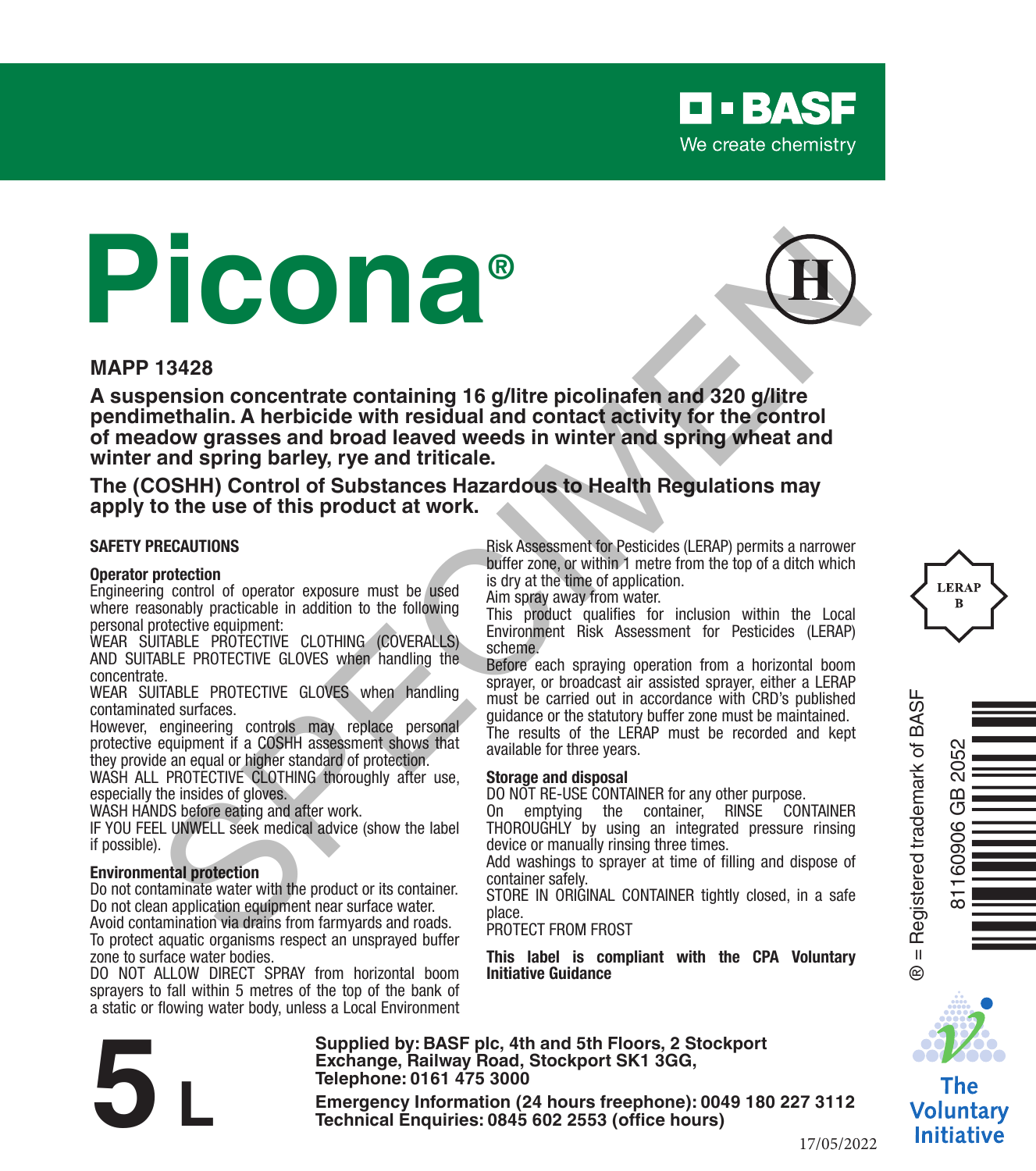# **Picona®**

**A suspension concentrate containing 16 g/litre picolinafen and 320 g/litre pendimethalin.**

# **Warning**

### **Very toxic to aquatic life with long lasting effects.**

# **IMPORTANT INFORMATION**

# **FOR USE ONLY AS AN AGRICULTURAL HERBICIDE**

| effects.                                                                                                                                                                                                             |                              |                                                                 |                                                      |                                                                   |  |  |  |  |
|----------------------------------------------------------------------------------------------------------------------------------------------------------------------------------------------------------------------|------------------------------|-----------------------------------------------------------------|------------------------------------------------------|-------------------------------------------------------------------|--|--|--|--|
| Collect spillage.<br>Dispose of contents/container to a licensed hazardous-<br>waste disposal contractor or collection site except for empty<br>clean containers which can be disposed of as non-hazardous<br>waste. |                              |                                                                 |                                                      |                                                                   |  |  |  |  |
| Contains pendimethalin and 1,2 benzisothiazol-3(2H)-one. May produce an<br>allergic reaction.                                                                                                                        |                              |                                                                 |                                                      |                                                                   |  |  |  |  |
| To avoid risks to human health and the environment, comply with the<br>instructions for use.                                                                                                                         |                              |                                                                 |                                                      |                                                                   |  |  |  |  |
| <b>IMPORTANT INFORMATION</b><br>FOR USE ONLY AS AN AGRICULTURAL HERBICIDE                                                                                                                                            |                              |                                                                 |                                                      |                                                                   |  |  |  |  |
|                                                                                                                                                                                                                      |                              |                                                                 |                                                      |                                                                   |  |  |  |  |
| Crop                                                                                                                                                                                                                 | Application<br><b>Timing</b> | <b>Maximum</b><br><b>Individual Dose</b><br>(litres product/ha) | <b>Maximum Number</b><br>of Treatments<br>(per crop) | <b>Latest Time of</b><br><b>Application</b>                       |  |  |  |  |
| Winter barley,<br>winter wheat, rye,<br>triticale.                                                                                                                                                                   | Pre-and<br>post-emergence    | 3.0                                                             |                                                      | Before pseudo-<br>stem erect stage<br>(before growth<br>stage 30) |  |  |  |  |

#### **READ THE LABEL BEFORE USE. USING THIS PRODUCT IN A MANNER THAT IS INCONSISTENT WITH THE LABEL MAY BE AN OFFENCE. FOLLOW THE CODE OF PRACTICE FOR USING PLANT PROTECTION PRODUCTS.**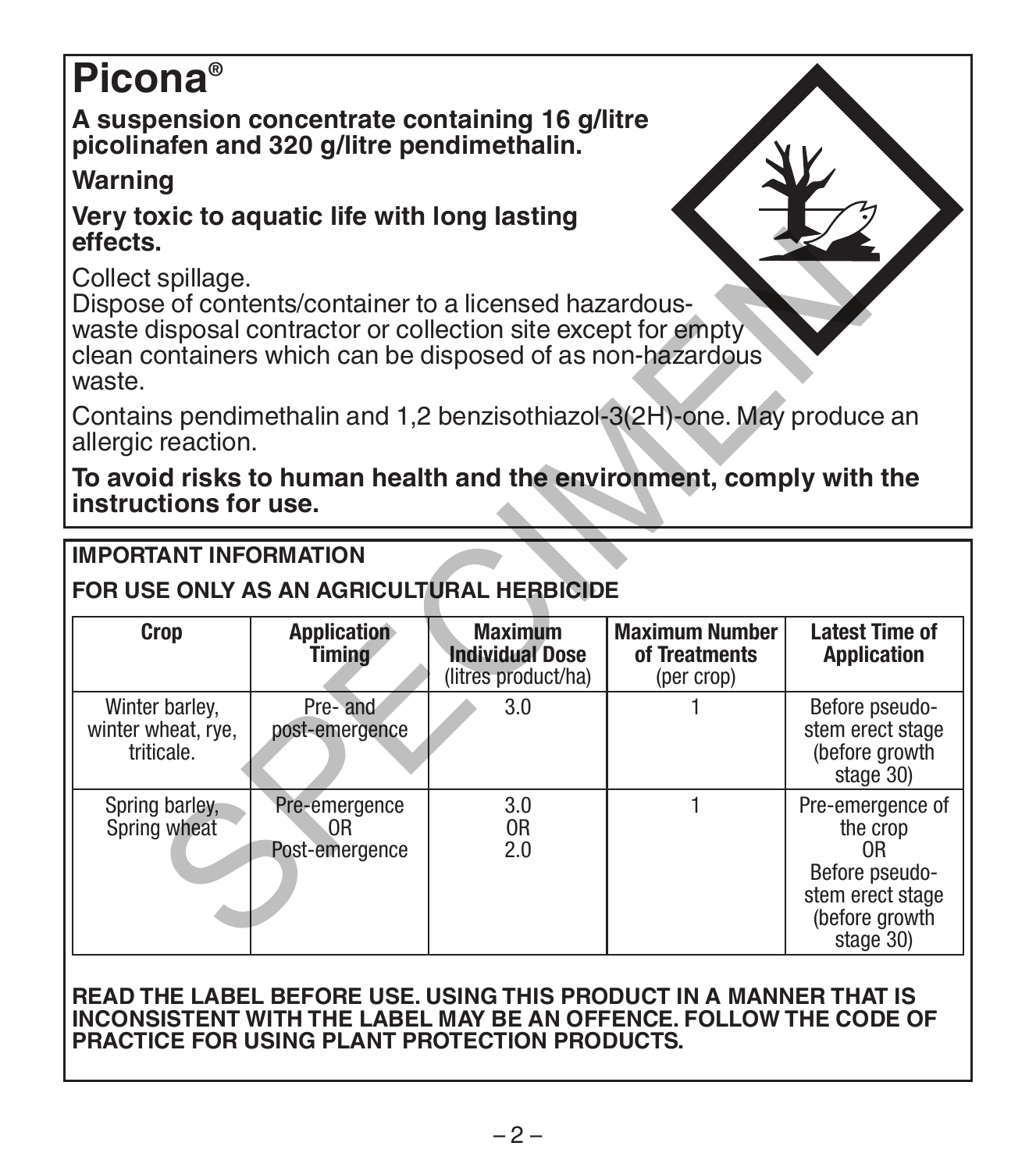# **DIRECTIONS FOR USE**

IMPORTANT: This information is approved as part of the Product Label. All instructions within this section must be read carefully in order to obtain safe and successful use of this product.

Picona is a herbicide with residual and contact activity for the control of meadow grasses and broad leaved weeds in winter and spring wheat and winter and spring barley, rye and triticale.

#### **Restrictions/Warnings**

#### **Efficacy**

For residual control some soil moisture is required for Picona. Best results will be obtained if rain falls within 7 days of application.

Residual control may be reduced:

- under prolonged dry conditions
- on soils with more than 6% organic matter
- on soils with a high Kd factor
- on soils where ash content is high

DO NOT disturb the soil after application.

Where cultural techniques which encourage the build up of organic residues in the surface soil are practised for a number of seasons, the effectiveness of residual herbicides may be reduced. In such circumstances periodic ploughing is recommended to disperse residues into a greater volume of soil. ale.<br>
ale.<br>
1998<br>
1998<br>
1998<br>
1998<br>
1998 In frain falls within 7 days of application.<br>
1997<br>
1999 In frain falls with a represented in the solar proposed are produced:<br>
1999 In the solid atternation<br>
1999 In the solid are

#### **Soil types**

Picona may be used on all mineral soil types.

DO NOT use on soils with more than 10% organic matter.

DO NOT use on stony or gravelly soils as crop damage can occur, particularly if heavy rain follows treatment.

DO NOT use on water logged soil or soils prone to water logging.

#### **Seedbed preparation**

Trash and straw should be incorporated evenly during seedbed preparation. Seedbeds must have a fine, firm tilth.

Loose or cloddy seedbeds must be consolidated prior to application, otherwise reduced weed control may occur. They may also cause seed to be inadequately covered which could result in crop damage.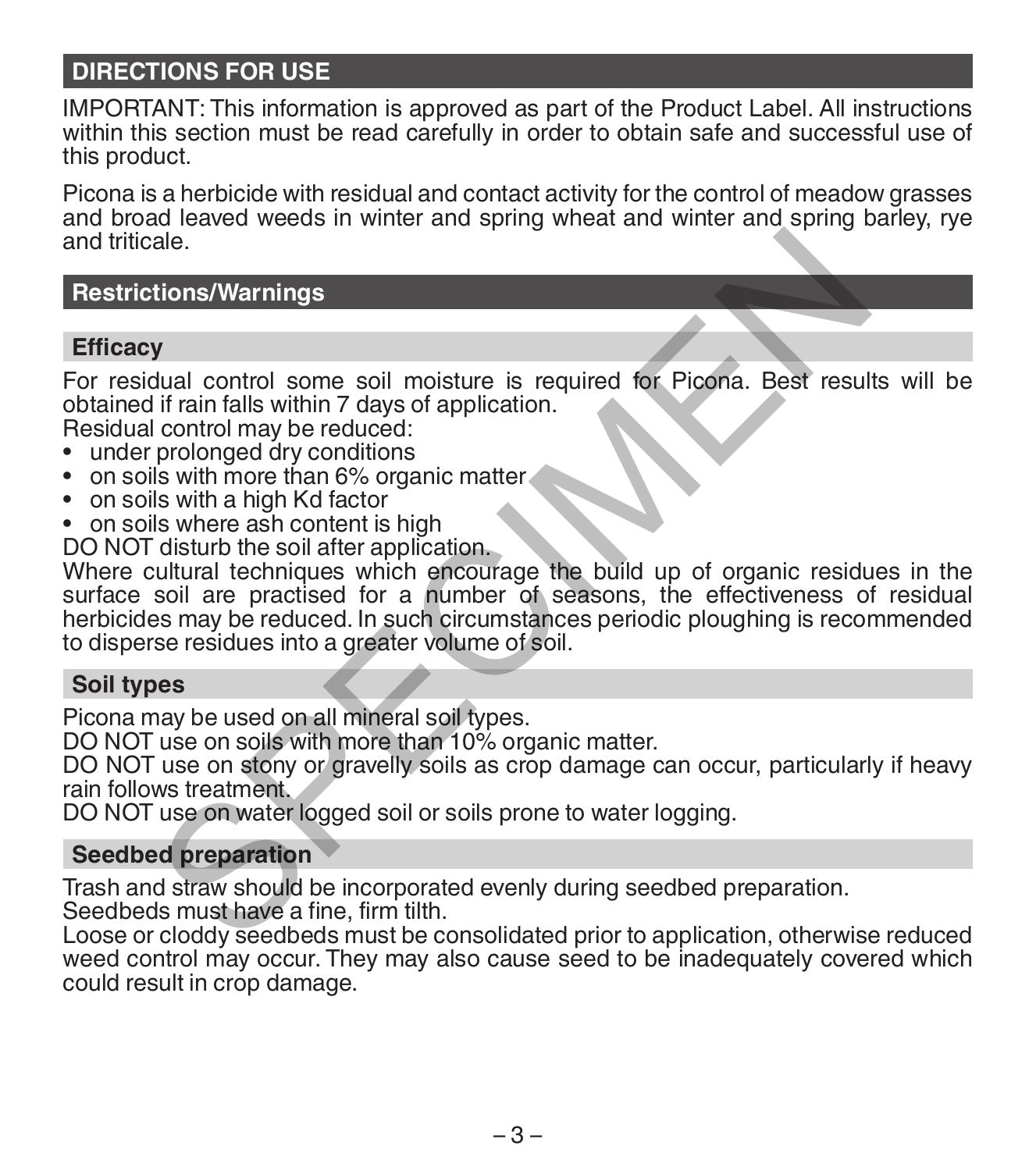## **Crop safety**

Do not apply to crops suffering from stress, which may be caused for example by pests. disease, waterlogging, poor seedbed conditions or previous chemical treatment.

Water logging that occurs soon after pre-emergence applications may lead to crop damage.

For pre-emergence applications, seed should be covered with a minimum of 3.2 cm of settled soil.

#### **Spray drift**

#### **Other restrictions/warnings**

#### **Weed control**

#### **Susceptibility of weeds to single applications of Picona**

| Shallow drilled crops should only be treated post-emergence                                                                                                                                                               |                                                          |                 |                |  |  |  |
|---------------------------------------------------------------------------------------------------------------------------------------------------------------------------------------------------------------------------|----------------------------------------------------------|-----------------|----------------|--|--|--|
| DO NOT soil incorporate.<br>Avoid spraying during periods of prolonged or severe frosts.<br>Some transient bleaching may be seen after application to some crops. This does not<br>lead to yield loss.                    |                                                          |                 |                |  |  |  |
| DO NOT spray undersown cereals or those to be undersown.<br>DO NOT roll emerged crops prior to application.<br>DO NOT roll autumn treated crops until the spring.                                                         |                                                          |                 |                |  |  |  |
| <b>Spray drift</b>                                                                                                                                                                                                        |                                                          |                 |                |  |  |  |
| Extreme care should be taken to avoid damage by drift onto plants outside the target<br>area.                                                                                                                             |                                                          |                 |                |  |  |  |
| <b>Other restrictions/warnings</b>                                                                                                                                                                                        |                                                          |                 |                |  |  |  |
| DO NOT use more than one application of Picona in one growing season.<br>Concentrated or diluted Picona may stain. Avoid spillage. Staining is minimised or<br>completely removed if skin/clothes are washed immediately. |                                                          |                 |                |  |  |  |
| <b>Weed control</b>                                                                                                                                                                                                       |                                                          |                 |                |  |  |  |
|                                                                                                                                                                                                                           |                                                          |                 |                |  |  |  |
|                                                                                                                                                                                                                           | Susceptibility of weeds to single applications of Picona |                 |                |  |  |  |
| For post-emergence applications best results will be achieved by application to small<br>actively growing weeds.                                                                                                          |                                                          |                 |                |  |  |  |
|                                                                                                                                                                                                                           | <b>Picona</b>                                            |                 |                |  |  |  |
| Product Rate (I/ha)                                                                                                                                                                                                       | 3                                                        | $\overline{2}$  | 3              |  |  |  |
| <b>Application timing</b>                                                                                                                                                                                                 | Pre-em                                                   | Post-em         |                |  |  |  |
| <b>Annual Meadow-grass</b>                                                                                                                                                                                                | S                                                        | S up to 2 lvs   | S up to 2 lvs  |  |  |  |
| Rough Meadow-grass                                                                                                                                                                                                        | ΜS                                                       | MS up to 2 lvs  | MS up to 2 lvs |  |  |  |
| Loose silky bent                                                                                                                                                                                                          | S                                                        | MR up to 1 leaf | S up to 1 leaf |  |  |  |
| Charlock                                                                                                                                                                                                                  | <b>MS</b>                                                | S up to 6 lys   | S up to 6 lvs  |  |  |  |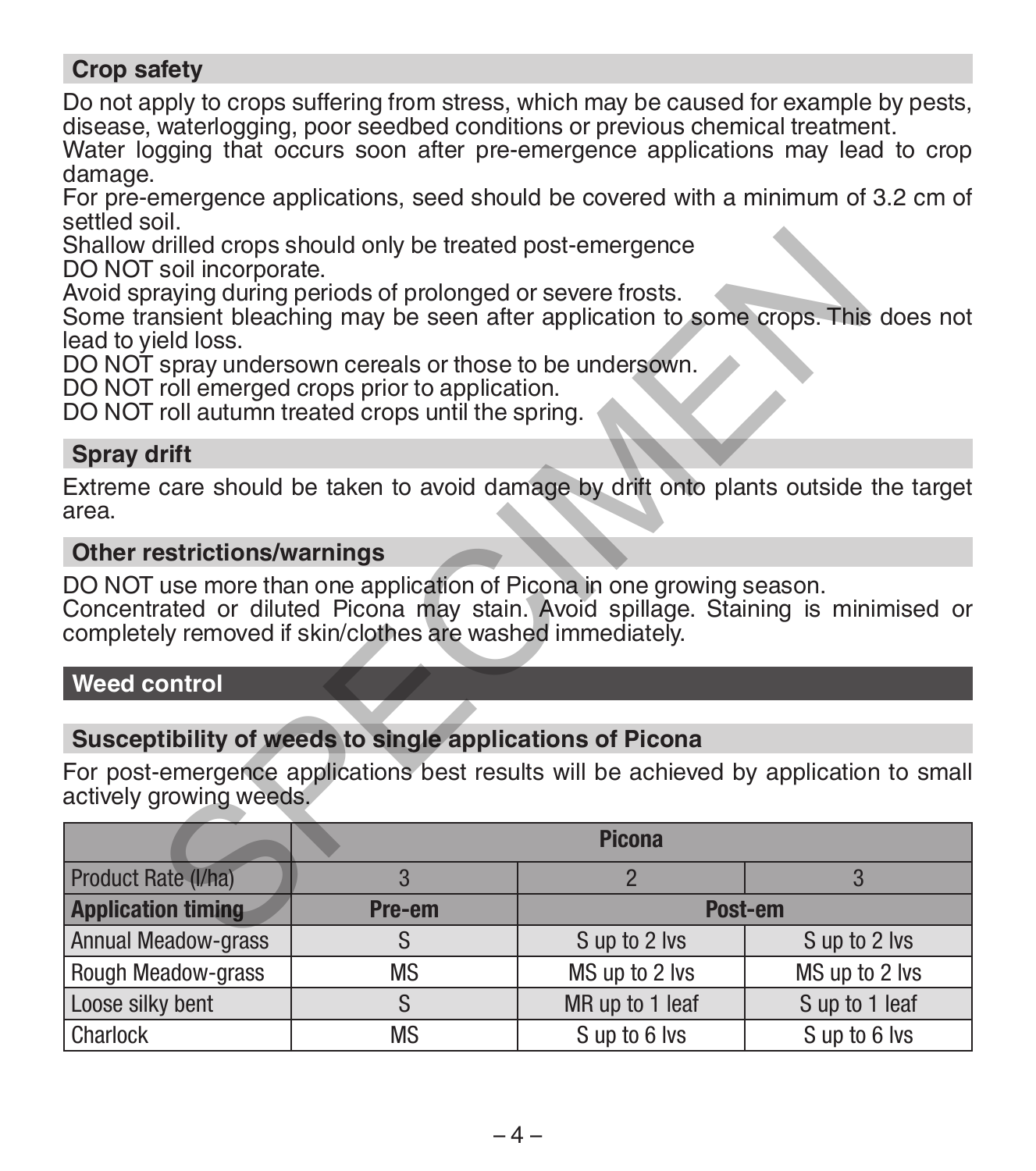|                                                                                        | <b>Picona</b>     |                  |                  |  |  |  |
|----------------------------------------------------------------------------------------|-------------------|------------------|------------------|--|--|--|
| Product Rate (I/ha)                                                                    | 3                 | $\overline{2}$   | 3                |  |  |  |
| <b>Application timing</b>                                                              | Post-em<br>Pre-em |                  |                  |  |  |  |
| <b>Cleavers</b>                                                                        | <b>MS</b>         | MS up to 1 whorl | S up to 3 whorls |  |  |  |
| Common Chickweed                                                                       | S                 | S up to 6 lvs    | S up to 6 lvs    |  |  |  |
| <b>Common Field</b><br>Speedwell                                                       | S                 | S up to 6 lys    | S up to 6 lvs    |  |  |  |
| <b>Common Fumitory</b>                                                                 | S                 | S up to 3 lvs    | S up to 3 lvs    |  |  |  |
| <b>Common Orache</b>                                                                   | <b>MS</b>         |                  |                  |  |  |  |
| <b>Common Poppy</b>                                                                    | <b>MS</b>         | S up to 6 lvs    | S up to 6 lvs    |  |  |  |
| <b>Corn Marigold</b>                                                                   | S                 |                  |                  |  |  |  |
| Fat-hen                                                                                | <b>MS</b>         | S up to 2 lvs    | S up to 2 lvs    |  |  |  |
| Field Forget-me-not                                                                    | <b>MS</b>         | S up to 1 leaf   | S up to 2 lvs    |  |  |  |
| <b>Field Pansy</b>                                                                     | <b>MS</b>         | S up to 4 lvs    | S up to 4 lvs    |  |  |  |
| Hemp-nettle (Day<br>Nettle)                                                            | S                 |                  |                  |  |  |  |
| <b>Henbit Dead-nettle</b>                                                              | S                 |                  | Sup to 6 lvs     |  |  |  |
| Ivy-leaved speedwell                                                                   | S                 | Sup to 6 lvs     | Sup to 6 lvs     |  |  |  |
| Knotgrass                                                                              | ΜS                |                  |                  |  |  |  |
| <b>Parsley Piert</b>                                                                   | S                 |                  | S up to 2 lvs    |  |  |  |
| <b>Red Dead-nettle</b>                                                                 | Ś                 | Sup to 6 lvs     | Sup to 6 lvs     |  |  |  |
| <b>Scarlet Pimpernel</b>                                                               | <sub>S</sub>      |                  |                  |  |  |  |
| Shepherd's Purse                                                                       | S                 | Sup to 6 lvs     | S up to 6 lvs    |  |  |  |
| <b>Smooth Sowthistle</b>                                                               | <b>MS</b>         |                  |                  |  |  |  |
| Volunteer Oilseed Rape<br>(1)                                                          | S                 | MS up to 2 lvs   | MS up to 2 lvs   |  |  |  |
| $S =$ Susceptible<br>MS = Moderately susceptible<br>$MR = Modern$ Moderately resistant |                   |                  |                  |  |  |  |

S = Susceptible MS = Moderately susceptible MR = Moderately resistant (1) = deep germinating volunteer Oilseed Rape may not be controlled.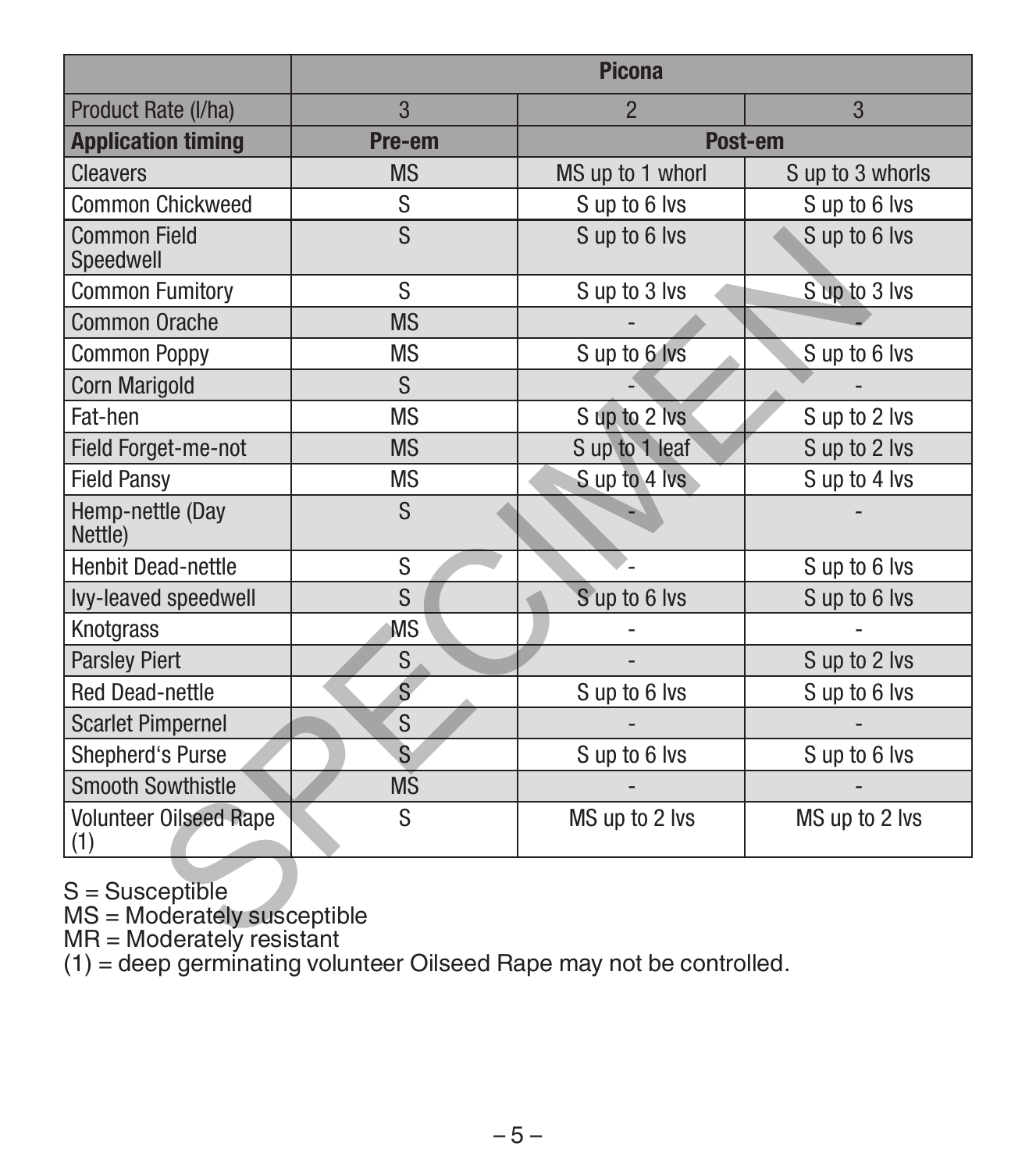#### **Resistance Management**

**GROUP 3 12 HERBICIDES**

Strains of some annual grasses (eg Blackgrass, Wild-Oats, and Italian Ryegrass) have developed resistance to herbicides, which may lead to poor control. Picolinafen is an inhibitor of carotenoid biosynthesis at the PDS step (a group that includes picolinafen and diflufenican). A strategy for preventing and managing such resistance should be adopted. To prevent the development of resistant weeds herbicides with different modes of action must be used when applying in sequence. Guidelines have been produced by the Weed Resistance Action Group and copies are available from the AHDB, CPA, your distributor, crop adviser or product manufacturer. fenican). A strategy for preventing and managing such resistance s<br>To prevent the development of resistant weeds herbicides with different<br>must be used when applying in sequence. Guidelines have been profite<br>and Resistance

#### **Crop Specific Information**

All varieties of Winter and Spring Wheat, Winter and Spring Barley, Rye and Triticale.

#### **Time of application**

Pre- and post-crop emergence, up to before pseudo-stem erection (before growth stage 30).

For winter drilled crops DO NOT apply pre-emergence to crops drilled after 30 November.

#### **Rate of application**

Apply Picona at 2 or 3 l/ha in 200 litres of water per hectare.

# **Following Crops**

#### **Following autumn use of Picona**

#### **Following crops after normal harvest**

There are no restrictions on following crops other than rye-grass when Picona is used alone. For ryegrass, ploughing or cultivation to at least 15 cm is required prior to drilling. **In the event of crop failure**

Spring wheat, spring barley, and winter field beans can be sown after crop failure. Plough to at least 15 cm and allow a minimum of 8 weeks between using Picona and sowing. Maize, oilseed rape, peas, or spring field beans can be sown in spring after crop failure. Minimal non-inversion soil cultivation (to 5 cm) is required before drilling. At least 5 months must elapse between using Picona and sowing maize.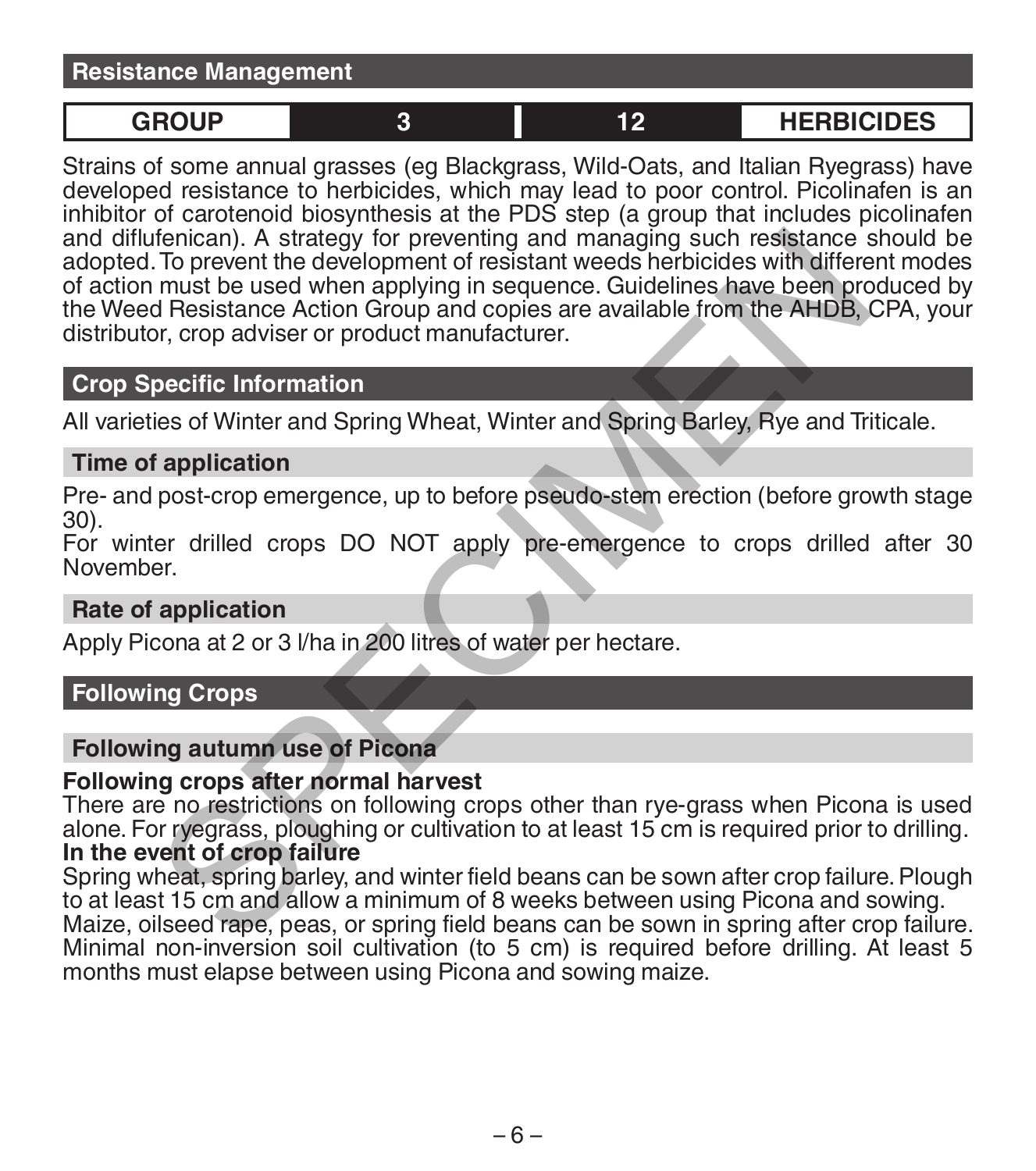## **Following Spring use of Picona**

#### **Following crops after normal harvest**

Oilseed rape, winter field beans, winter cereals, and ryegrass can be sown in autumn following normal harvest. Minimal non-inversion soil cultivation (to 5 cm) is needed before the sowing of oilseed rape or winter field beans. Ploughing to a depth of at least 15 cm is needed before sowing winter cereals and ryegrass. At least 6 months must elapse between using Picona and sowing ryegrass.

Maize, spring field beans, peas, spring wheat, and spring barley can be sown in spring following normal harvest. Minimal non-inversion soil cultivation (to 5 cm) is needed before sowing. pring field beans, peas, spring wheat, and spring barley can be sown<br>ning field beans, peas, spring wheat, and spring barley can be sown<br>normal harvest. Minimal non-inversion soil cultivation (to 5 cm) is<br>nheat, spring bar

#### **In the event of crop failure**

Spring wheat, spring barley, peas, spring field beans, maize, and spring oilseed rape can be sown after crop failure. Plough to at least 15 cm and allow a minimum of 8 weeks to elapse between using Picona and sowing.

# **Mixing and Application**

#### **Mixing**

Apply Picona in 200 litres water/ha.

Ensure good, even spray cover of the target using a spray of **fine** or **medium** quality (BCPC definition).

Never prepare more spray solution than is required.

Fill the spray tank three quarters full with water and start the agitation.

To ensure thorough mixing of the product, invert the container several times before opening.

Add the required quantity of Picona to the spray tank while re-circulating and then the remainder of the water.

Continue agitation until spraying is completed.

On emptying the product container, rinse container thoroughly by using an integrated pressure rinsing device or manually rinsing three times.

Add washings to sprayer at time of filling and dispose of container safely.

#### **Tank cleaning**

After spraying, thoroughly clean and flush out application machinery with a minimum of three rinses, using a wetting agent or a proprietary spray tank cleaner to ensure that all traces of product are removed, particularly before using the sprayer in broad-leaved crops.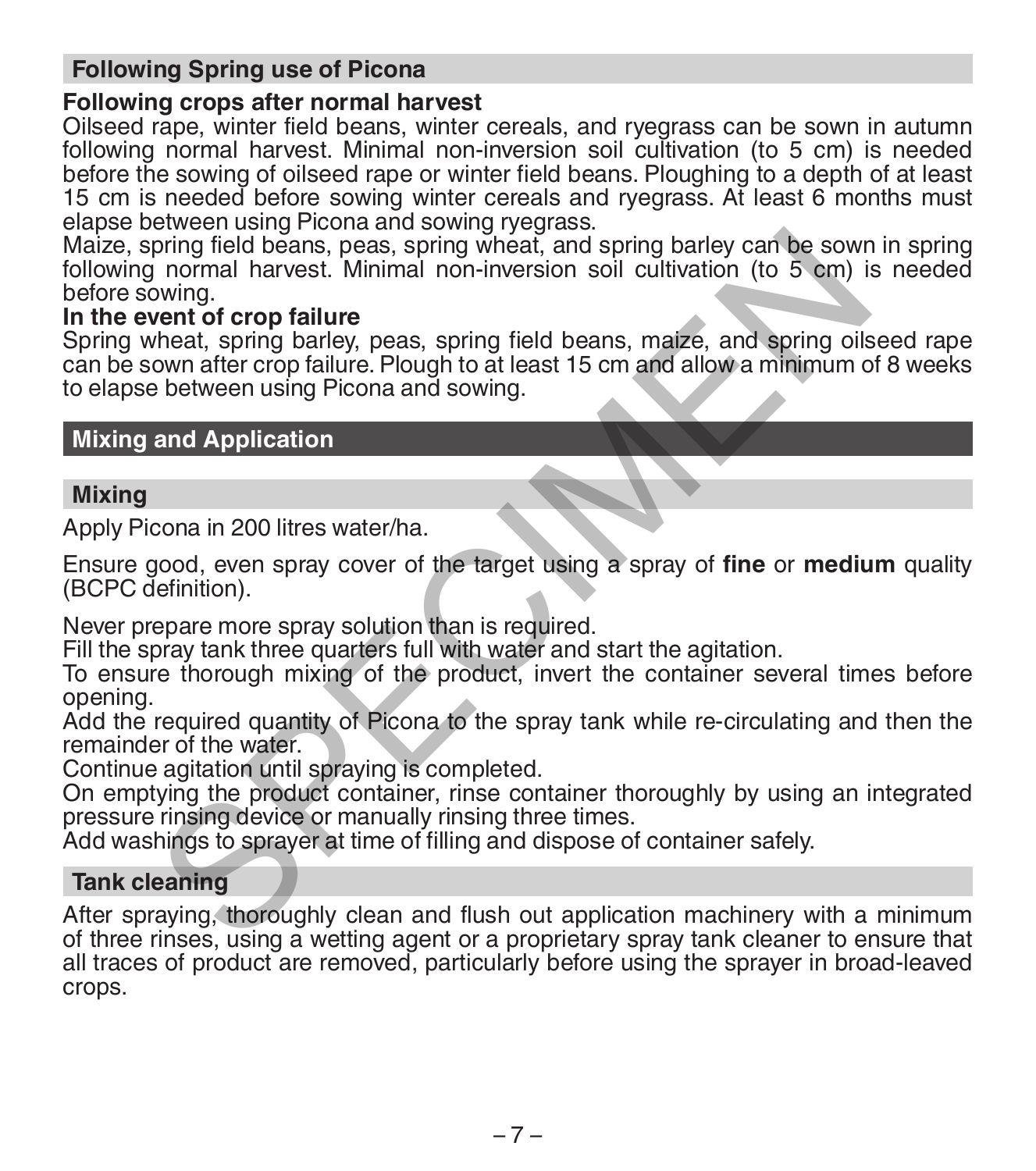#### **Compatibility**

For details of compatibilities contact your distributor, local BASF representative, the BASF Technical Services Hotline: 0845 602 2553 or visit our website www.agricentre. basf.co.uk

#### **Trade Mark Acknowledgments**

Picona is a registered trademark of BASF.

#### **The following does not form part of the authorised label text.**

With many products there is a general risk of resistance developing to the active ingredients. For this reason a change in activity cannot be ruled out. It is generally impossible to predict with certainty how resistance may develop because there are so many crop and use connected ways of influencing this. We therefore have to exclude liability for damage or loss attributable to any such resistance that may develop. To help minimise any loss in activity the BASF recommended rate should in all events be adhered to.

Numerous, particularly regional or regionally attributable, factors can influence the activity of the product. Examples include weather and soil conditions, crop plant varieties, crop rotation, treatment times, application amounts, admixture with other products, appearance of organisms resistant to active ingredients and spraying techniques. Under particular conditions a change in activity or damage to plants cannot be ruled out. The manufacturer or supplier is therefore unable to accept any liability in such circumstances. All goods supplied by us are of high grade and we believe them to be suitable, but as we cannot exercise control over their mixing or use or the weather conditions during and after application, which may affect the performance of the material, all conditions and warranties, statutory or otherwise, as to the quality or fitness for any purpose of our goods are excluded and no responsibility will be accepted by us for any damage or injury whatsoever arising from their storage, handling, application or use; but nothing should be deemed to exclude or restrict any liability upon us which cannot be excluded or restricted under the provisions of the Unfair Contract Terms Act 1977 or any similar applicable law. is a registered trademark of BASF.<br>
Nowing does not form part of the authorised label text.<br>
In this, For this reason a change in activity cannot be ruled out. It is<br>
the to predict with certainty how resistance may develo

### **Section 6 of the Health and Safety at Work Act**

#### **Additional Product Safety Information**

The product label provides information on a specific pesticidal use of the product; do not use otherwise, unless you have assessed any potential hazard involved, the safety measures required and that the particular use has "off-label" approval or is otherwise permitted under the Plant Protection Products Regulations.

The information on this label is based on the best available information including data from test results.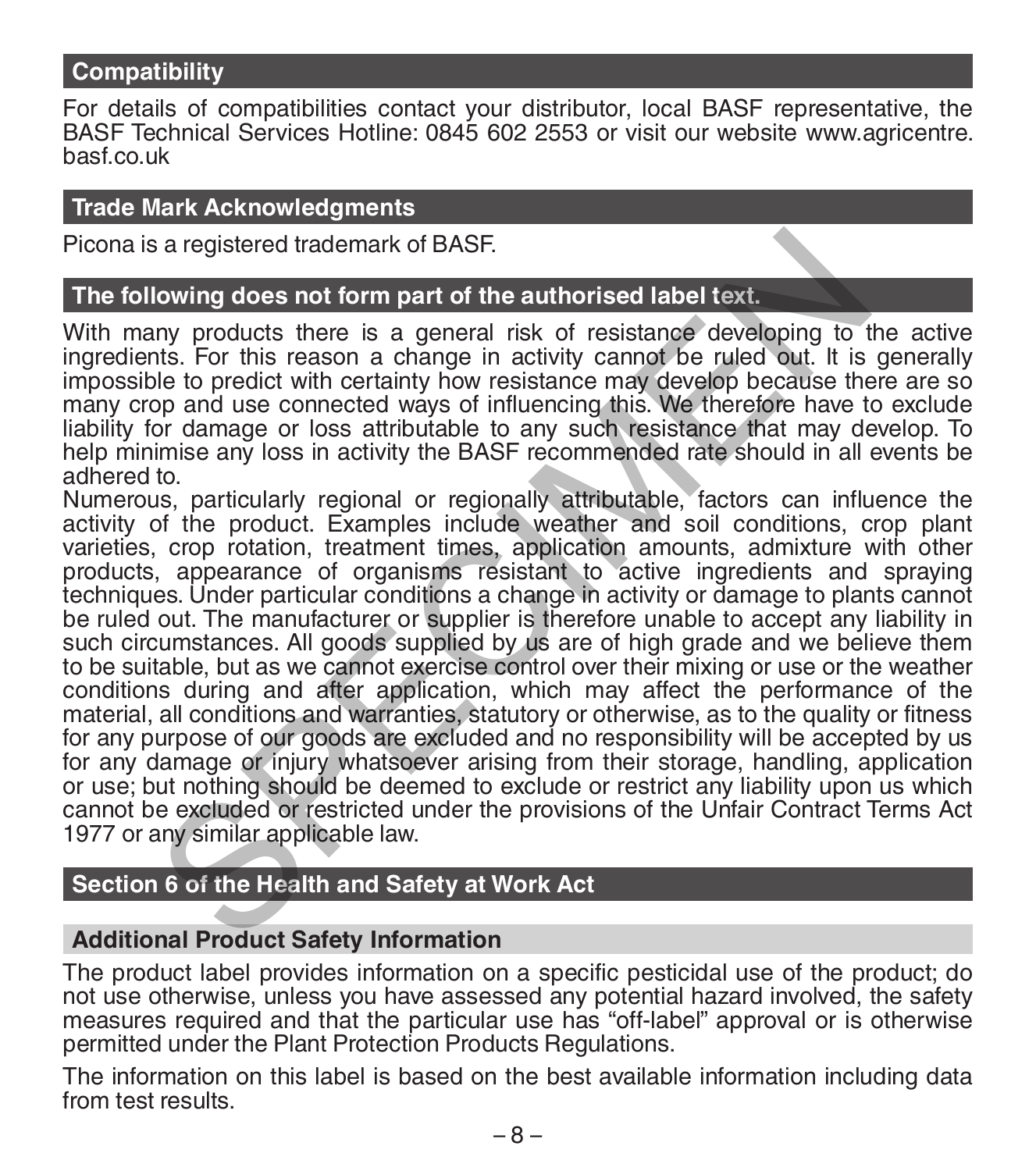# **Safety Data Sheet**

To access the Safety Data Sheet for this product scan the QR code or use the weblink below:



agricentre.basf.co.uk/Picona/MSDS

Alternatively, contact your supplier.